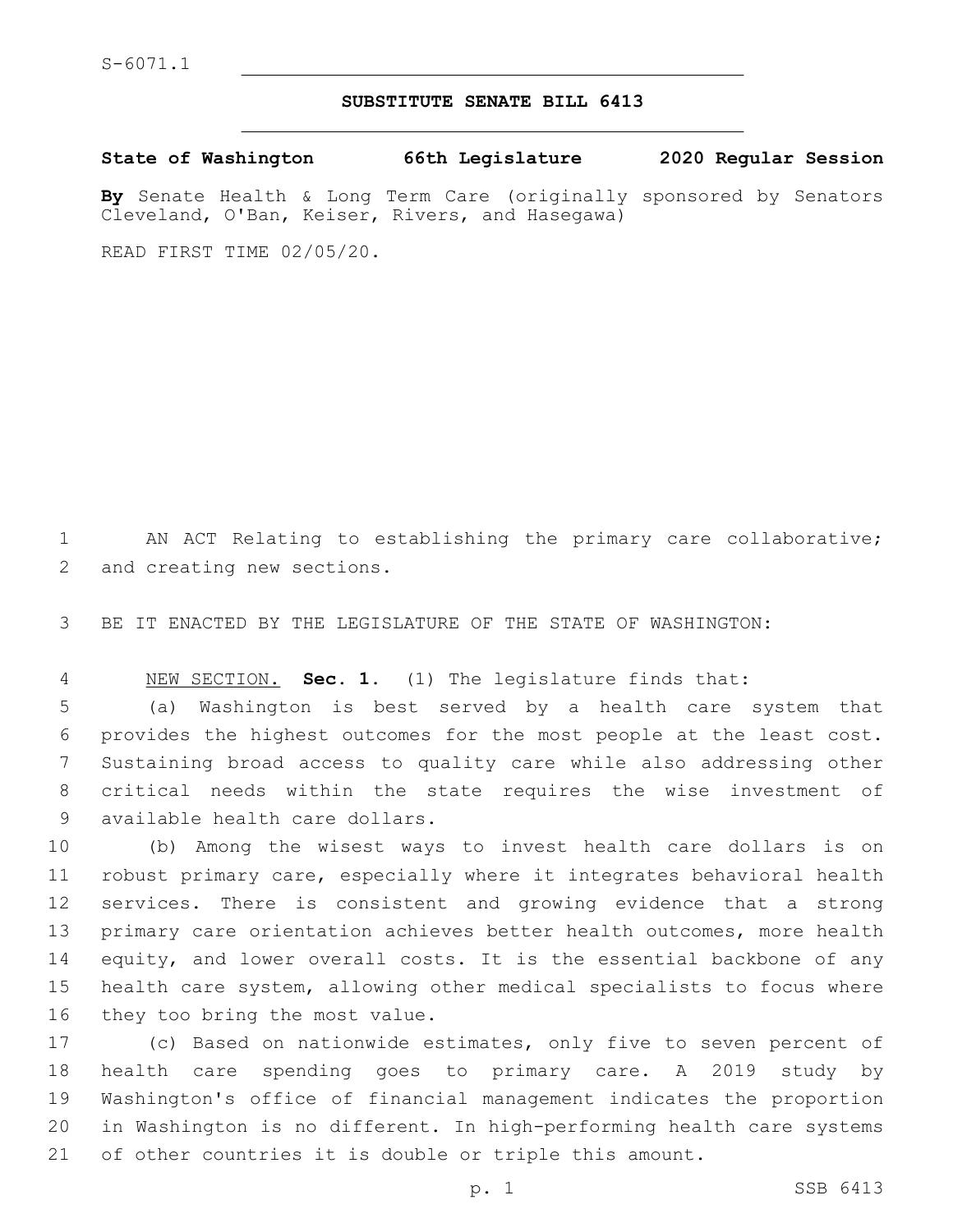(d) Acknowledging the dearth of spending on primary care as both a problem and opportunity, Oregon, Colorado, Rhode Island, and Vermont are among the states proactively addressing it. Each is engaged in a legislatively directed, collaborative process to systematically strengthen primary care, substantially increasing the proportion of health care spending devoted to it by both public and private payers through deliberate reprioritization and innovations in 8 how such care is provided.

 (e) Learning from and following the lead of these states, Washington has begun taking steps of its own to advance primary care. The office of financial management study, directed by the legislature, helps identify a starting point. The health care authority is actively engaged with stakeholders in considering how to further this goal within state purchased health care, with the integration of behavioral health services into primary care already a key component of its transformation initiative. Primary care is among the topics on which the Bree collaborative has chosen to focus in 18 2020.

 (2) The legislature intends to build on what is already being done in this state and others to strengthen primary care by establishing a formal process to set statewide primary care spending targets and identify and direct the implementation of strategies to 23 achieve them.

 NEW SECTION. **Sec. 2.** (1) There is established a primary care collaborative to be administered by the health care authority. The authority shall invite representatives from at least the following to participate:

- 
- 28 (a) Health care consumers;
- (b) Behavioral health treatment providers;
- (c) Employers that offer self-insured health benefit plans;
- (d) The office of the insurance commissioner;
- 32 (e) Medicaid-managed care organizations;
- 33 (f) Commercial health insurance carriers;
- (g) The University of Washington school of medicine;
- 35 (h) The Elson S. Floyd college of medicine;
- (i) The Pacific Northwest University of Health Sciences;

 (j) A statewide organization representing federally qualified 38 health centers;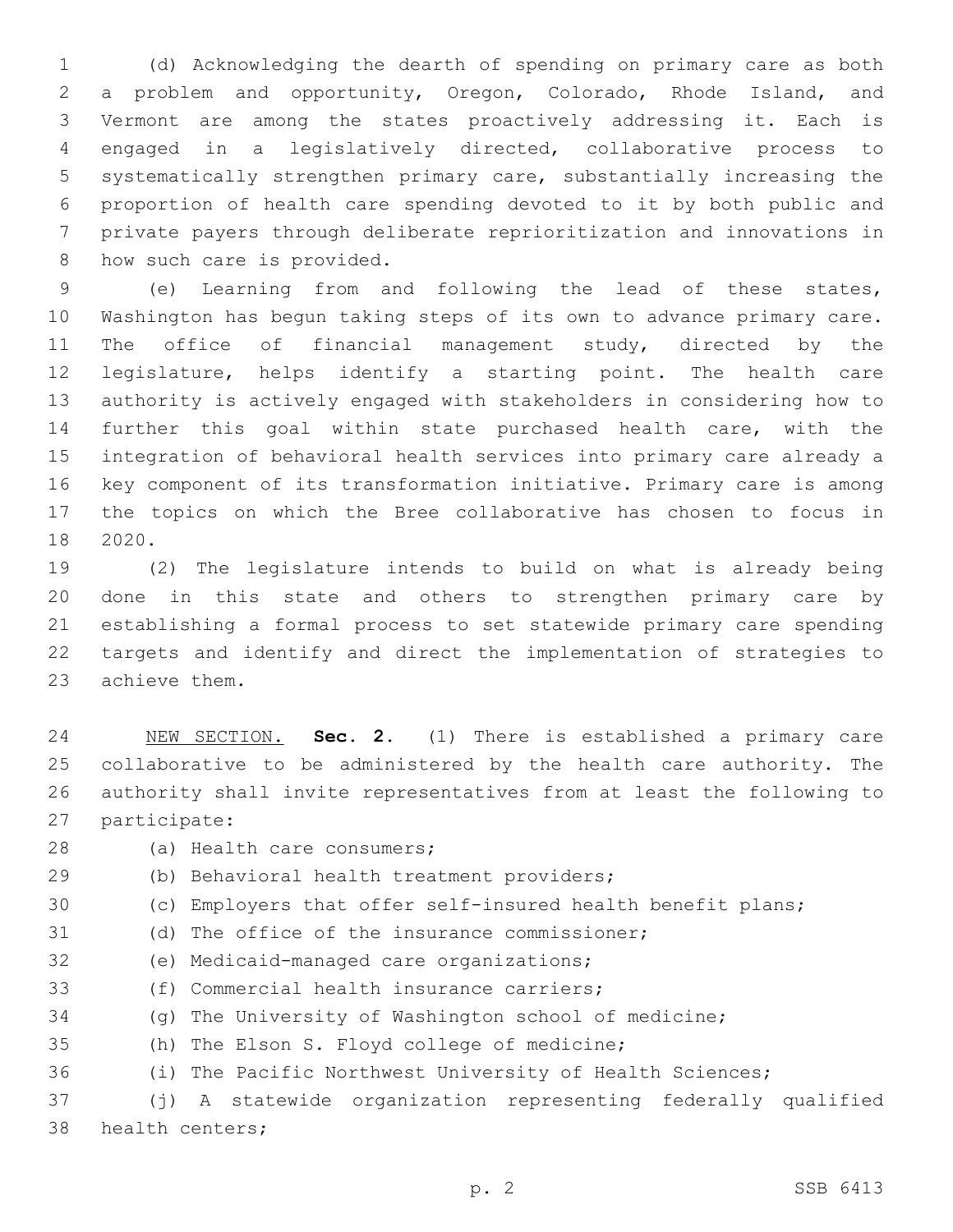(k) A statewide organization representing hospitals and health 2 systems;

 (l) A statewide organization representing local public health districts;4

(m) A statewide professional association for family physicians;

- (n) A statewide professional association for pediatricians;
- (o) A statewide professional association for physicians;
- (p) A statewide professional association for nurses;

 (q) A statewide professional association for advanced registered 10 nurse practitioners;

(r) A direct patient-provider primary care practice;

(s) A statewide professional association for chiropractors; and

(t) The centers for medicare and medicaid services.

 (2) By December 1, 2020, the collaborative shall report findings and recommendations, including any recommended statutory changes, to the governor and appropriate committees of the legislature regarding 17 statewide spending on primary care, addressing:

 (a) How to define "primary care" for purposes of determining current and desired levels of primary care spending by public and private payers as a proportion of overall health care spending;

 (b) Barriers to the access and use of all the data needed to determine current and desired levels of primary care spending, and 23 how to overcome them;

 (c) What the desired level of primary care spending is in this 25 state, and the annual progress needed to achieve that level of 26 spending in a reasonable period of time;

 (d) How and by whom it should annually be determined whether desired levels of primary care spending are being achieved;

 (e) Methods to incentivize the achievement of desired levels of 30 primary care spending;

 (f)(i) Specific practices and methods of reimbursement to achieve and sustain desired levels of primary care spending, including but not limited to: (A) Supporting advanced, integrated primary care involving a multidisciplinary team of health and social service professionals; (B) addressing social determinants of health within the primary care setting; (C) leveraging innovative uses of efficient, interoperable health information technology; (D) increasing the primary care workforce; and (E) reinforcing to patients the value of primary care, and eliminating any barriers to access.40